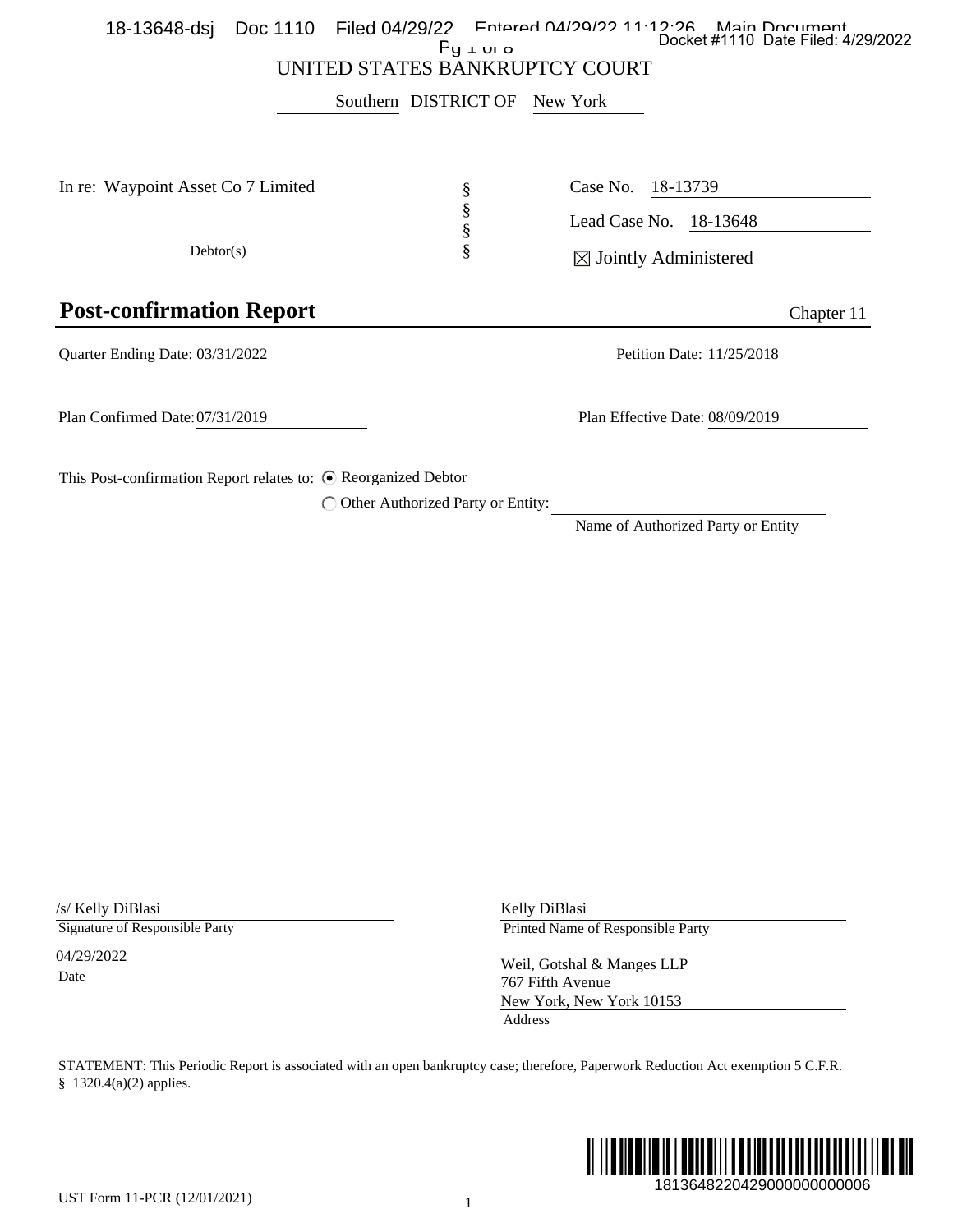## 18-13648-dsj Doc 1110 Filed 04/29/22 Entered 04/29/22 11:12:26 Main Document

# Pg 2 of 8

Debtor's Name Waypoint Asset Co 7 Limited Case No. 18-13739

#### **Part 1: Summary of Post-confirmation Transfers**

|                                        | <b>Current Quarter</b> | <b>Total Since</b><br><b>Effective Date</b> |
|----------------------------------------|------------------------|---------------------------------------------|
| a. Total cash disbursements            | \$0                    | \$0                                         |
| b. Non-cash securities transferred     | \$0                    | \$0                                         |
| c. Other non-cash property transferred | \$0                    | \$0                                         |
| d. Total transferred $(a+b+c)$         | \$0                    | \$0                                         |

|    |                                           | <b>Part 2: Preconfirmation Professional Fees and Expenses</b> |                        |                                    |                        |                         |                    |
|----|-------------------------------------------|---------------------------------------------------------------|------------------------|------------------------------------|------------------------|-------------------------|--------------------|
|    |                                           |                                                               |                        | Approved<br><b>Current Quarter</b> | Approved<br>Cumulative | Paid Current<br>Quarter | Paid<br>Cumulative |
| a. | Professional fees & expenses (bankruptcy) |                                                               |                        | \$0                                | \$37,703,038           | \$0                     | \$37,703,038       |
|    |                                           | incurred by or on behalf of the debtor<br>Aggregate Total     |                        |                                    |                        |                         |                    |
|    | Itemized Breakdown by Firm                |                                                               |                        |                                    |                        |                         |                    |
|    |                                           | Firm Name                                                     | Role                   |                                    |                        |                         |                    |
|    |                                           | Weil, Gotshal & Manages LLP Lead Counsel                      |                        | \$0                                | \$15,487,421           | \$0                     | \$15,487,421       |
|    | ii                                        | FTI Consulting Inc                                            | Financial Professional | $\$0$                              | \$3,387,021            | \$0                     | \$3,387,021        |
|    | iii                                       | White & Case LLP                                              | Other                  | \$0                                | \$8,290,679            | \$0                     | \$8,290,679        |
|    | iv                                        | Houlihan Lokey Capital Inc                                    | Financial Professional | \$0                                | \$10,537,917           | \$0                     | \$10,537,917       |
|    | V                                         |                                                               |                        |                                    |                        |                         |                    |
|    | vi                                        |                                                               |                        |                                    |                        |                         |                    |
|    | vii                                       |                                                               |                        |                                    |                        |                         |                    |
|    | viii                                      |                                                               |                        |                                    |                        |                         |                    |
|    | ix                                        |                                                               |                        |                                    |                        |                         |                    |
|    | $\mathbf X$                               |                                                               |                        |                                    |                        |                         |                    |
|    | xi                                        |                                                               |                        |                                    |                        |                         |                    |
|    | xii                                       |                                                               |                        |                                    |                        |                         |                    |
|    | xiii                                      |                                                               |                        |                                    |                        |                         |                    |
|    | xiv                                       |                                                               |                        |                                    |                        |                         |                    |
|    | <b>XV</b>                                 |                                                               |                        |                                    |                        |                         |                    |
|    | xvi                                       |                                                               |                        |                                    |                        |                         |                    |
|    | xvii                                      |                                                               |                        |                                    |                        |                         |                    |
|    | xviii                                     |                                                               |                        |                                    |                        |                         |                    |
|    | xix                                       |                                                               |                        |                                    |                        |                         |                    |
|    | <b>XX</b>                                 |                                                               |                        |                                    |                        |                         |                    |
|    | xxi                                       |                                                               |                        |                                    |                        |                         |                    |
|    | xxii                                      |                                                               |                        |                                    |                        |                         |                    |
|    | xxiii                                     |                                                               |                        |                                    |                        |                         |                    |
|    | xxiv                                      |                                                               |                        |                                    |                        |                         |                    |
|    | <b>XXV</b>                                |                                                               |                        |                                    |                        |                         |                    |
|    | xxvi                                      |                                                               |                        |                                    |                        |                         |                    |
|    | xxvii                                     |                                                               |                        |                                    |                        |                         |                    |
|    | xxviii                                    |                                                               |                        |                                    |                        |                         |                    |
|    | xxix                                      |                                                               |                        |                                    |                        |                         |                    |
|    |                                           |                                                               |                        |                                    |                        |                         |                    |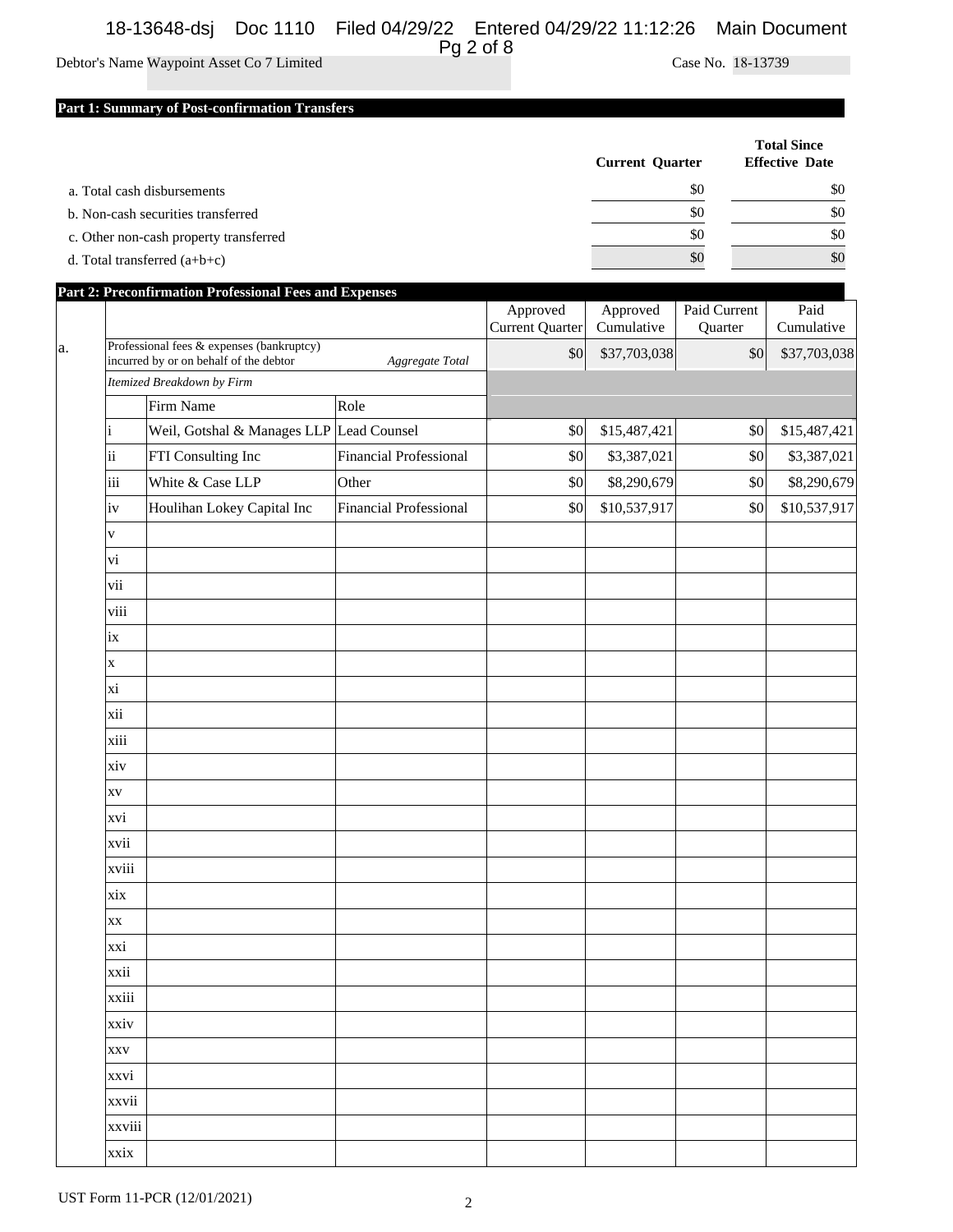| <b>XXX</b>              |  |  |  |
|-------------------------|--|--|--|
| xxxi                    |  |  |  |
| xxxii                   |  |  |  |
| xxxiii                  |  |  |  |
| xxxiv                   |  |  |  |
| <b>XXXV</b>             |  |  |  |
| xxxvi                   |  |  |  |
| xxxvii                  |  |  |  |
| xxxvii                  |  |  |  |
| xxxix                   |  |  |  |
| x                       |  |  |  |
| xli                     |  |  |  |
| xlii                    |  |  |  |
| xliii                   |  |  |  |
| xliv                    |  |  |  |
| x1v                     |  |  |  |
| xlvi                    |  |  |  |
| xlvii                   |  |  |  |
| xlviii                  |  |  |  |
| xlix                    |  |  |  |
| $\mathbf{1}$            |  |  |  |
| li                      |  |  |  |
| $\overline{\text{lii}}$ |  |  |  |
| liii                    |  |  |  |
| liv                     |  |  |  |
| $ _{\mathrm{lv}}$       |  |  |  |
| lvi                     |  |  |  |
| lvii                    |  |  |  |
| lviii                   |  |  |  |
| lix                     |  |  |  |
| x                       |  |  |  |
| lxi                     |  |  |  |
| lxii                    |  |  |  |
| <sub>1</sub> xiii       |  |  |  |
| <sub>lxiv</sub>         |  |  |  |
| <sub>lxv</sub>          |  |  |  |
| 1xvi                    |  |  |  |
| 1xvii                   |  |  |  |
| <b>xviii</b>            |  |  |  |
| <sub>lxix</sub>         |  |  |  |
| $\vert$ lxx             |  |  |  |
| lxxi                    |  |  |  |
|                         |  |  |  |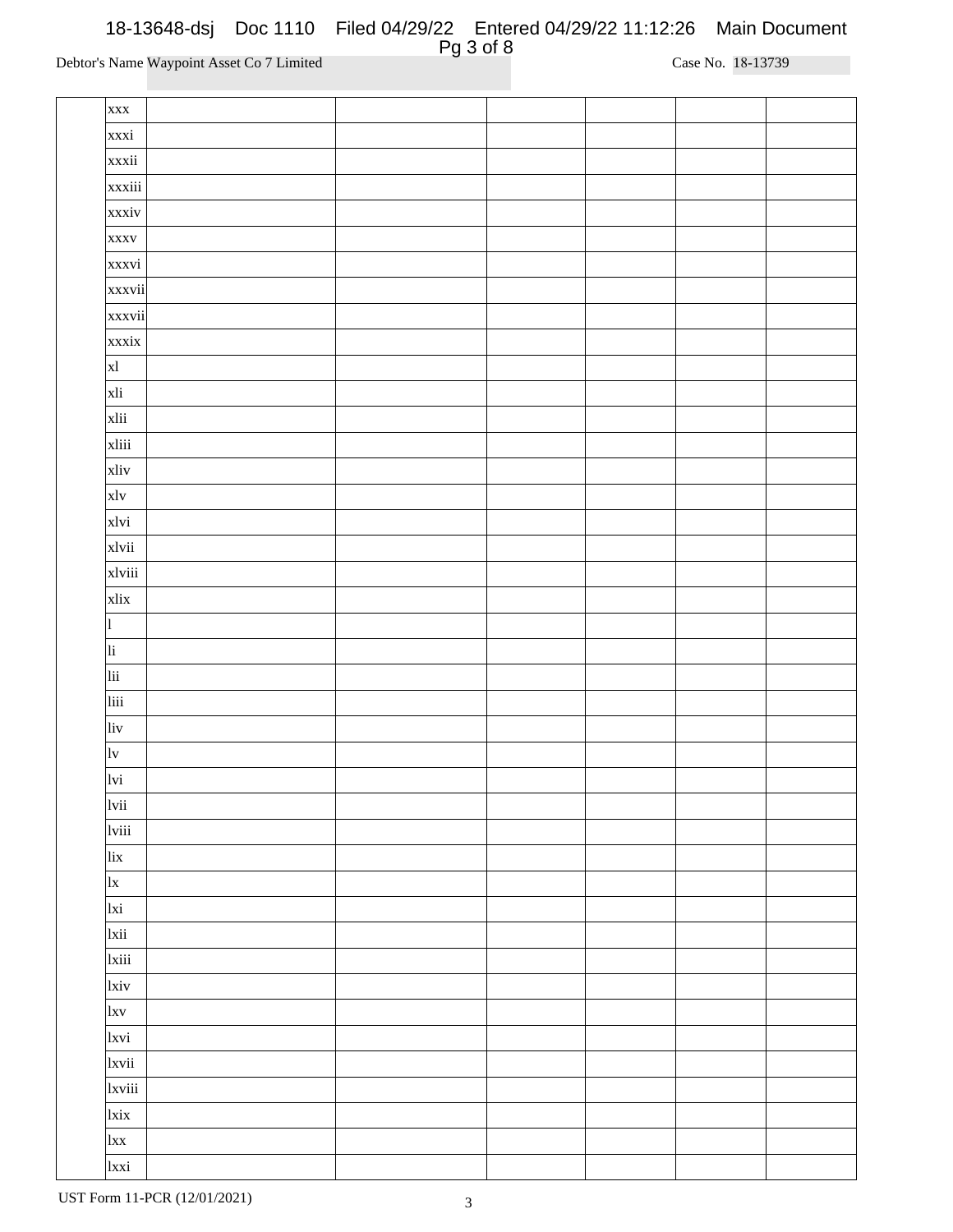| 1xxii           |  |  |  |
|-----------------|--|--|--|
| 1xxiii          |  |  |  |
| 1xxiv           |  |  |  |
| 1xxv            |  |  |  |
| lxxvi           |  |  |  |
| lxxvii          |  |  |  |
| 1xxviii         |  |  |  |
| <i>xxix</i>     |  |  |  |
| 1xxx            |  |  |  |
| 1xxxi           |  |  |  |
| lxxxii          |  |  |  |
| 1xxxiii         |  |  |  |
| 1xxxiv          |  |  |  |
| 1xxxv           |  |  |  |
| 1xxxvi          |  |  |  |
| 1xxxvi          |  |  |  |
| 1xxxvi          |  |  |  |
| 1xxxix          |  |  |  |
| $\vert$ xc      |  |  |  |
| xci             |  |  |  |
| xcii            |  |  |  |
| xciii           |  |  |  |
| xciv            |  |  |  |
| xcv             |  |  |  |
| xcvi            |  |  |  |
| xcvii           |  |  |  |
| xcviii          |  |  |  |
| xcix            |  |  |  |
| c               |  |  |  |
| $\overline{ci}$ |  |  |  |

|    |      |                                                                                                           |                               | Approved<br>Current Quarter | Approved<br>Cumulative | Paid Current<br><b>Ouarter</b> | Paid<br>Cumulative |
|----|------|-----------------------------------------------------------------------------------------------------------|-------------------------------|-----------------------------|------------------------|--------------------------------|--------------------|
| b. |      | Professional fees & expenses (nonbankruptcy)<br>incurred by or on behalf of the debtor<br>Aggregate Total |                               | \$0                         | \$1,633,637            | \$0                            | \$7,313,637        |
|    |      | Itemized Breakdown by Firm                                                                                |                               |                             |                        |                                |                    |
|    |      | Firm Name                                                                                                 | Role                          |                             |                        |                                |                    |
|    |      | <b>KPMG</b> Ireland                                                                                       | <b>Financial Professional</b> | \$0                         | \$635,136              | \$0                            | \$6,315,136        |
|    | 11   | A&L Goodbody Solicitors                                                                                   | Co-Counsel                    | \$0                         | \$617,275              | \$0                            | \$617,275          |
|    | liii | Kurtzman Carson Consultants                                                                               | $O$ ther                      | \$0                         | \$184,811              | \$0                            | \$184,811          |
|    | İV   | Ernst and Young Chartered Acd Financial Professional                                                      |                               | \$0                         | \$10,475               | \$0                            | \$10,475           |
|    | V    | Watson, Farley & Williams LLPLocal Counsel                                                                |                               | \$0                         | \$185,940              | \$0                            | \$185,940          |
|    | vi   |                                                                                                           |                               |                             |                        |                                |                    |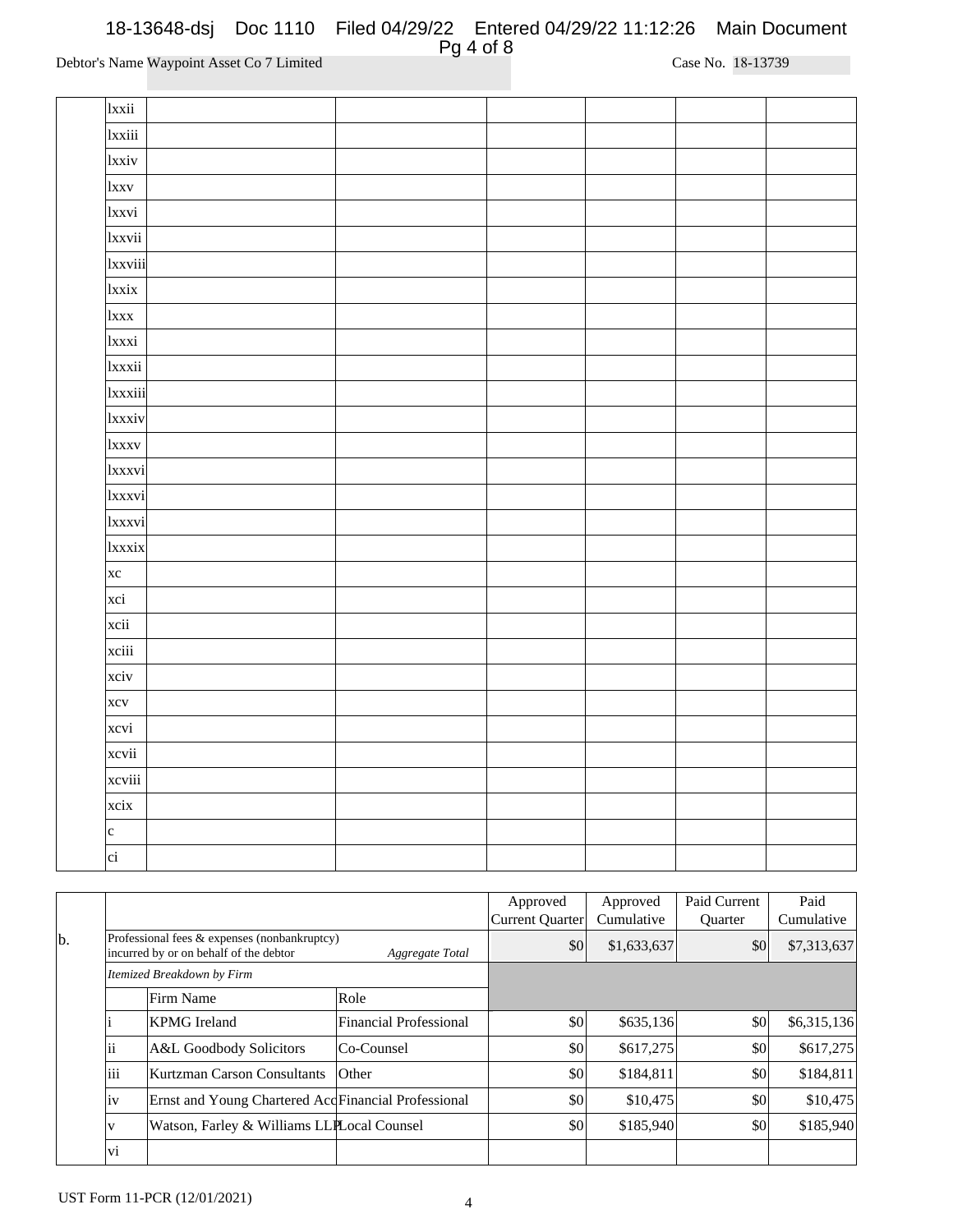| vii          |  |  |  |
|--------------|--|--|--|
| viii         |  |  |  |
| ix           |  |  |  |
| $\mathbf{x}$ |  |  |  |
| xi           |  |  |  |
| xii          |  |  |  |
| xiii         |  |  |  |
| xiv          |  |  |  |
| <b>XV</b>    |  |  |  |
| xvi          |  |  |  |
| xvii         |  |  |  |
| xviii        |  |  |  |
| xix          |  |  |  |
| <b>XX</b>    |  |  |  |
| xxi          |  |  |  |
| xxii         |  |  |  |
| xxiii        |  |  |  |
| xxiv         |  |  |  |
| <b>XXV</b>   |  |  |  |
| xxvi         |  |  |  |
| xxvii        |  |  |  |
| xxviii       |  |  |  |
| xxix         |  |  |  |
| <b>XXX</b>   |  |  |  |
| xxxi         |  |  |  |
| xxxii        |  |  |  |
| xxxiii       |  |  |  |
| xxxiv        |  |  |  |
| <b>XXXV</b>  |  |  |  |
| xxxvi        |  |  |  |
| xxxvii       |  |  |  |
| xxxvii       |  |  |  |
| xxxix        |  |  |  |
| x            |  |  |  |
| xli          |  |  |  |
| xlii         |  |  |  |
| xliii        |  |  |  |
| xliv         |  |  |  |
| xlv          |  |  |  |
| xlvi         |  |  |  |
| xlvii        |  |  |  |
| xlviii       |  |  |  |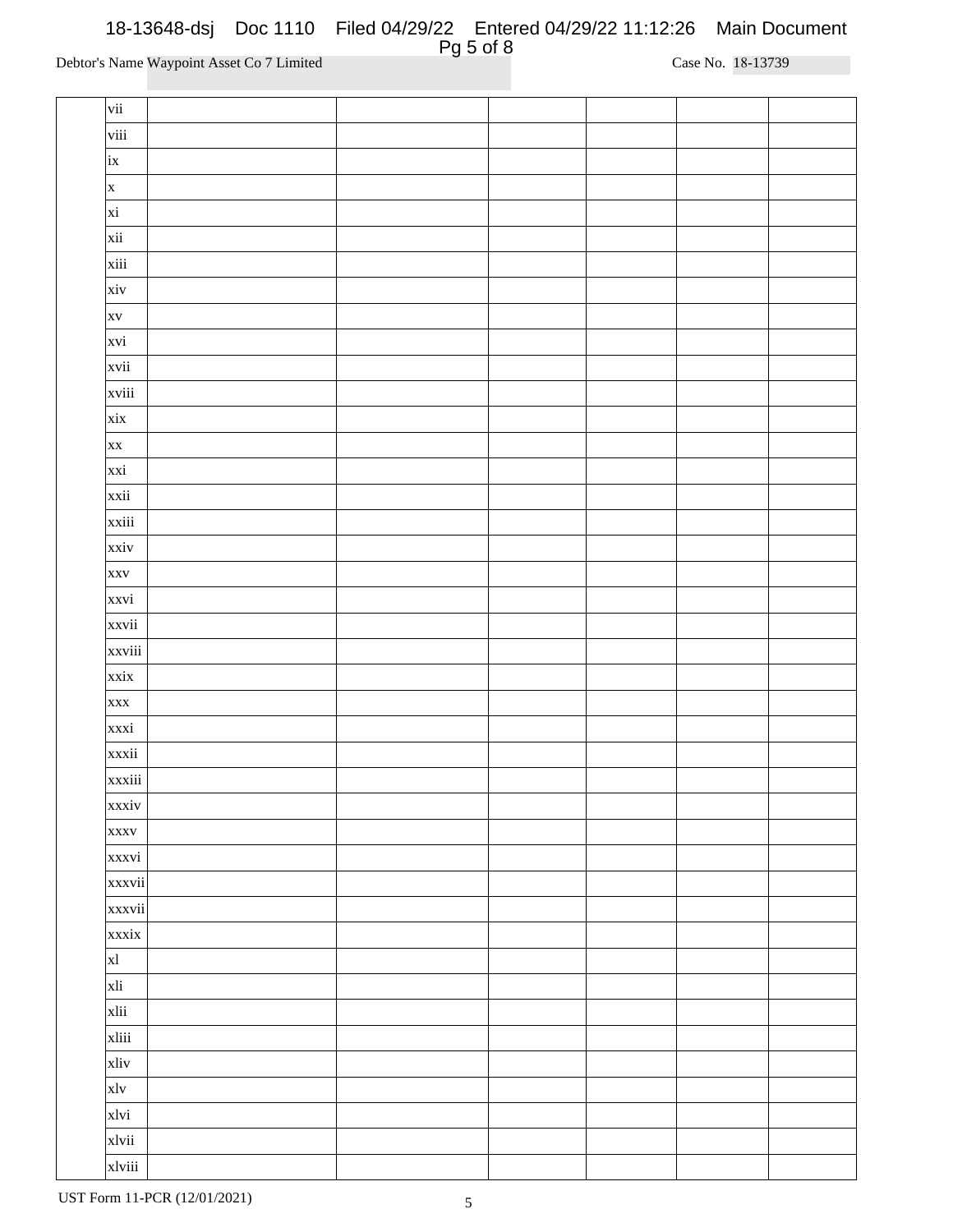| xlix              |  |  |  |
|-------------------|--|--|--|
| l                 |  |  |  |
| li                |  |  |  |
| lii               |  |  |  |
| liii              |  |  |  |
| liv               |  |  |  |
| $ _{\mathrm{lv}}$ |  |  |  |
| lvi               |  |  |  |
| lvii              |  |  |  |
| lviii             |  |  |  |
| lix               |  |  |  |
| x                 |  |  |  |
| lxi               |  |  |  |
| lxii              |  |  |  |
| 1xiii             |  |  |  |
| lxiv              |  |  |  |
| l x v             |  |  |  |
| 1xvi              |  |  |  |
| 1xvii             |  |  |  |
| 1xviii            |  |  |  |
| lxix              |  |  |  |
| $\vert$ lxx       |  |  |  |
| <sub>lxxi</sub>   |  |  |  |
| 1xxii             |  |  |  |
| 1xxiii            |  |  |  |
| 1xxiv             |  |  |  |
| 1xxv              |  |  |  |
| 1xxvi             |  |  |  |
| 1xxvii            |  |  |  |
| 1xxviii           |  |  |  |
| 1xxix             |  |  |  |
| <sub>1</sub> xxx  |  |  |  |
| 1xxxi             |  |  |  |
| 1xxxii            |  |  |  |
| 1xxxiii           |  |  |  |
| 1xxxiv            |  |  |  |
| 1xxxv             |  |  |  |
| 1xxxvi            |  |  |  |
| 1xxxvi            |  |  |  |
| 1xxxvi            |  |  |  |
| 1xxxix            |  |  |  |
| $\vert$ xc        |  |  |  |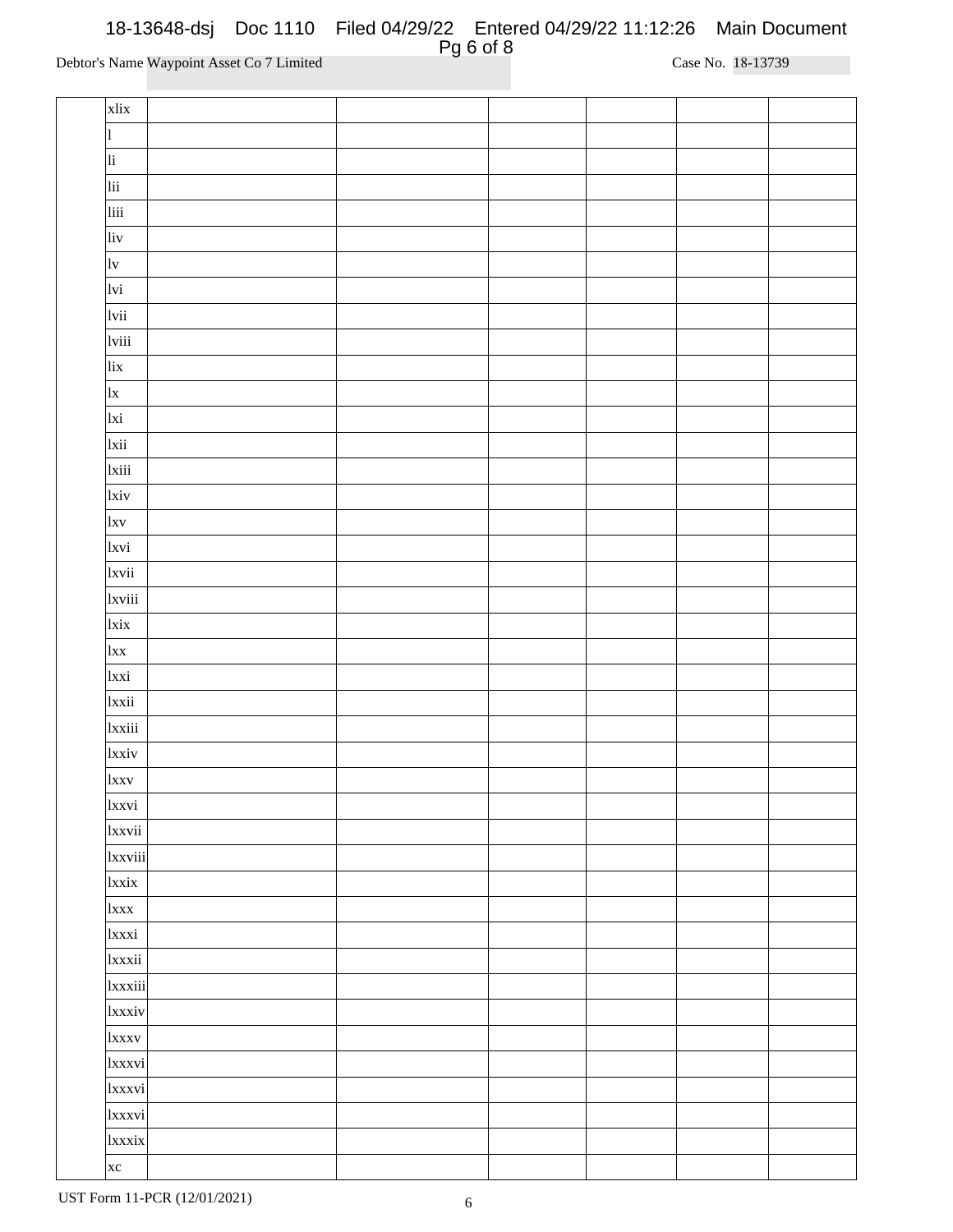|     | xci                                                      |  |     |              |              |              |
|-----|----------------------------------------------------------|--|-----|--------------|--------------|--------------|
|     | xcii                                                     |  |     |              |              |              |
|     | xciii                                                    |  |     |              |              |              |
|     | xciv                                                     |  |     |              |              |              |
|     | <b>XCV</b>                                               |  |     |              |              |              |
|     | xcvi                                                     |  |     |              |              |              |
|     | xcvii                                                    |  |     |              |              |              |
|     | xcviii                                                   |  |     |              |              |              |
|     | xcix                                                     |  |     |              |              |              |
|     | lc.                                                      |  |     |              |              |              |
|     | ci                                                       |  |     |              |              |              |
| lc. | All professional fees and expenses (debtor & committees) |  | \$0 | \$39,336,675 | $ 10\rangle$ | \$39,336,675 |

### **Part 3: Recoveries of the Holders of Claims and Interests under Confirmed Plan**

| <b>Total</b><br>Anticipated<br><b>Payments</b><br><b>Under Plan</b> | <b>Paid Current</b><br><b>Ouarter</b> | <b>Paid Cumulative</b> | <b>Allowed Claims</b> | % Paid of<br><b>Allowed</b><br><b>Claims</b> |
|---------------------------------------------------------------------|---------------------------------------|------------------------|-----------------------|----------------------------------------------|
| \$0                                                                 | \$0                                   | \$0                    | \$0                   | 0%                                           |
| \$0                                                                 | \$0                                   | \$0                    |                       | 0%                                           |
| \$0                                                                 | \$0                                   | \$0                    | \$0                   | 0%                                           |
| \$0                                                                 | \$0                                   | \$0                    |                       | 0%                                           |
| \$0                                                                 | \$0                                   | \$0                    |                       |                                              |
|                                                                     |                                       |                        |                       | \$103,174,920<br>\$141,109                   |

| <b>Part 4: Questionnaire</b>                                                             |               |                        |  |
|------------------------------------------------------------------------------------------|---------------|------------------------|--|
| a. Is this a final report?                                                               | Yes $\bigcap$ | $No$ $\odot$           |  |
| If yes, give date Final Decree was entered:                                              |               |                        |  |
| If no, give date when the application for Final Decree is anticipated:                   | 01/01/2024    |                        |  |
| b. Are you current with quarterly U.S. Trustee fees as set forth under 28 U.S.C. § 1930? |               | Yes $\odot$ No $\odot$ |  |
|                                                                                          |               |                        |  |